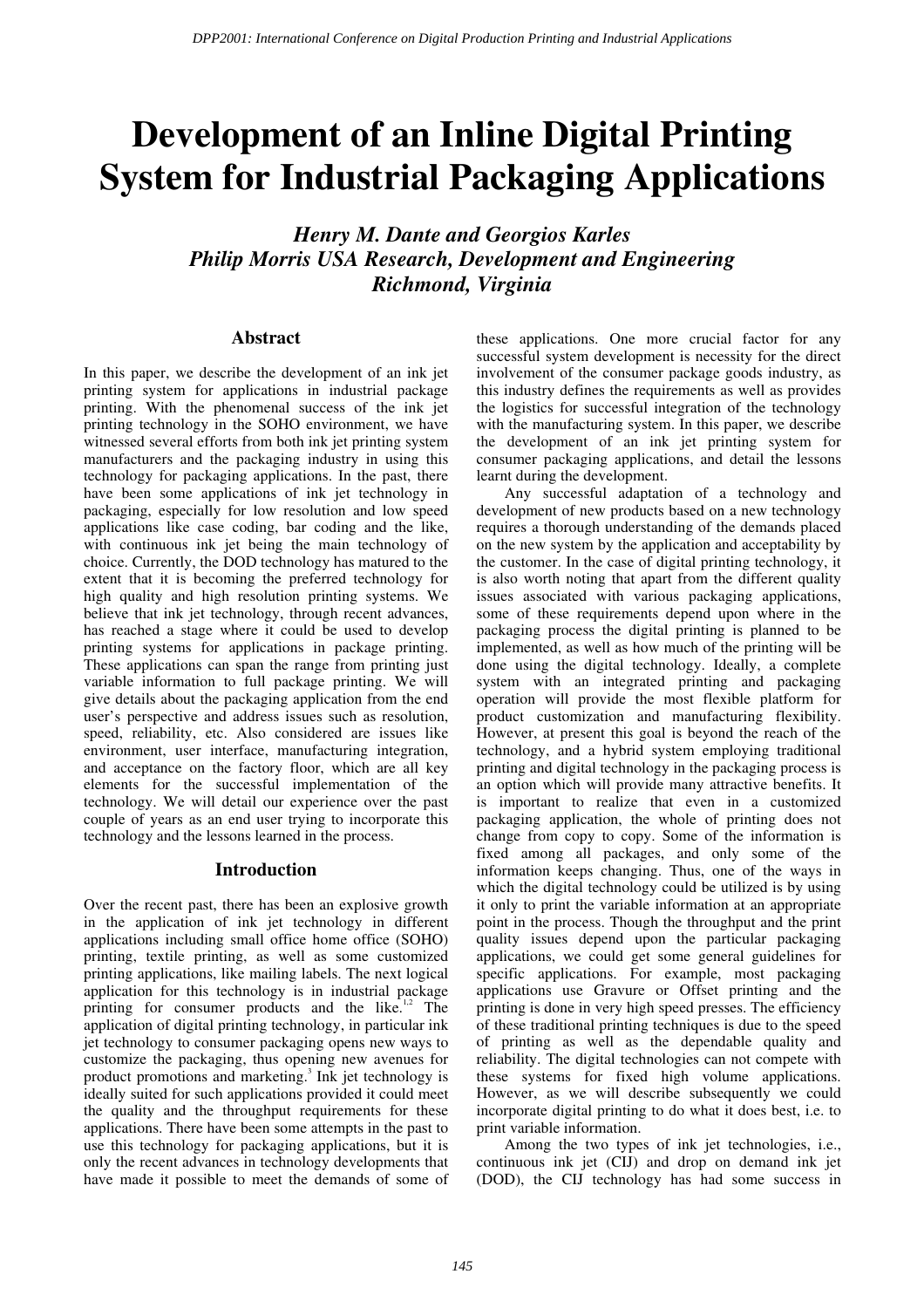applications relating to industrial printing like date and bar coding, and personalized mailing systems.<sup>4</sup> Of late, the DOD technology has started to make inroads into some of these application areas.<sup>5</sup> There are many advantages of using the DOD technology including simplicity, affordable cost, reliability, availability of more ink formulation options and much higher print quality. Some of the issues that need to be addressed are drying times, water and abrasion resistance, reliability and speed.

# **Conventional Package Printing**

The current packaging systems utilize pre printed materials which come either as large label rolls (used in packages known as soft packs), or as blanks (used in packages known as hard packs) in units of a few hundred. The feeding mechanism of the packaging/printing system depends upon whether label rolls or blanks are used. Large numbers (typically hundreds of thousands or millions) are printed using traditional printing techniques. When the volumes are large and if the printed information on the packages does not vary, the traditional printing is very cost effective. When the production schedule can be fixed in advance, the system works quite well. But in practice, changes in supply and demand mean that production schedules change frequently. Last minute changes are a rule rather than an exception, and as a result, a large amount of buffer stock of the packaging material has to be maintained to accommodate these changes as and when they occur. So in consumer packaging industries, it is common to have large warehouses filled with the pre printed packaging materials. Such storage means inventory maintenance and tracking as well as significant wastage due to excess materials and obsolescence in graphics or materials due to aging.

From the foregoing discussion, it is very clear that if package printing could be incorporated during the packing operation, then there are several advantages which result in significant cost savings. Though this fact has been recognized for some time, it is only now that the developments in technology have made it possible for major players in the industry to seriously consider this option. An understanding of the strengths and the limitations of the digital technology, and incorporating this technology in an intelligent manner will assure success. However, significant investments and developmental efforts need to be made before the technology will be mature enough to meet the needs, and gain widespread acceptance. The advantages of flexible printing/packaging will provide significant competitive advantages as well as new ways of marketing and customization for early adopters of this technology.

# **Packaging Options**

In packaging applications, a variety of materials are used, the most common being paper and plastic. Among these, paper may be the most widespread material in different forms like soft packages, hard packages, cartons and cases. Apart from holding and protecting the product, the packages also serve as decorative and advertising media for the products they contain. After gaining an under-

standing of the manufacturing and packaging process as well as the ink jet technology, we decided to target paper packaging as it provides the most potential for implementing the digital printing technology. The type of packaging machinery will vary depending upon whether soft packages, which use roll labels, or hard packages which use hard blanks are used. The variable information in these packages is usually limited to a portion of the printing on the package. Typical examples of the variable information being date and bar codes, ingredient information, region or country specific codes, or different languages for the global and export markets. Once the technology is successfully implemented, it could be used for other marketing and promotional applications as well.

As we already mentioned, the speed and resolution requirements vary greatly depending upon the product and package in question. The range of requirements that we targeted is as follows: Product speed ranging from a few tens to several hundred pieces per minutes, the most common speeds being 100-300 per minute. Resolution ranging from 200 dpi to 600 dpi (achievable with Gravure or Offset printing), with good abrasion and water resistance as well as fade resistance. Generally speaking, pigmented inks are necessary to meet these requirements. If the digital printing unit is appended to the packaging machinery, then it is imperative that it also meet the throughput requirements of the product line. Some of the other issues to be considered are the drying time for the ink as well as any residual solvent retention which may not be acceptable, and material handling on the factory floor.

# **Digital Printing Implementation Options**

Digital printing system could be incorporated in the industrial or consumer packaging process at different steps in the process. For complete flexibility, printing should be incorporated as a part of the final packaging step. Such a system will provide total flexibility, as the printing could be changed on the fly, providing all the advantages of a truly on demand printing/packaging system. However, the printer and the packing unit are, in such a system, completely tied together with the result that any problems with the printer will shut down the whole unit. Moreover, such a system will need real time on line inspection to verify the integrity of the printing, which adds more complexity to the process. Some of the other issues to be considered are the drying times, need to vent solvents, and material compatibility of any residual solvents from printing, etc. The second option is to have a just in time printing operation close to the final packaging operation, but separate from the packaging unit itself. Such a scheme will not provide the complete flexibility of a print/packaging unit, but provides many advantages compared to the conventional process. The last option is to incorporate digital printing along with the conventional printing systems in a hybrid unit, and use the flexibility offered by the digital printing at the conventional printer itself. Among the three, this scheme is the least flexible and provides only a few advantages. However, such a system might provide the necessary throughput and customization required for some applications. Though less flexible compared to the other two, in such a scheme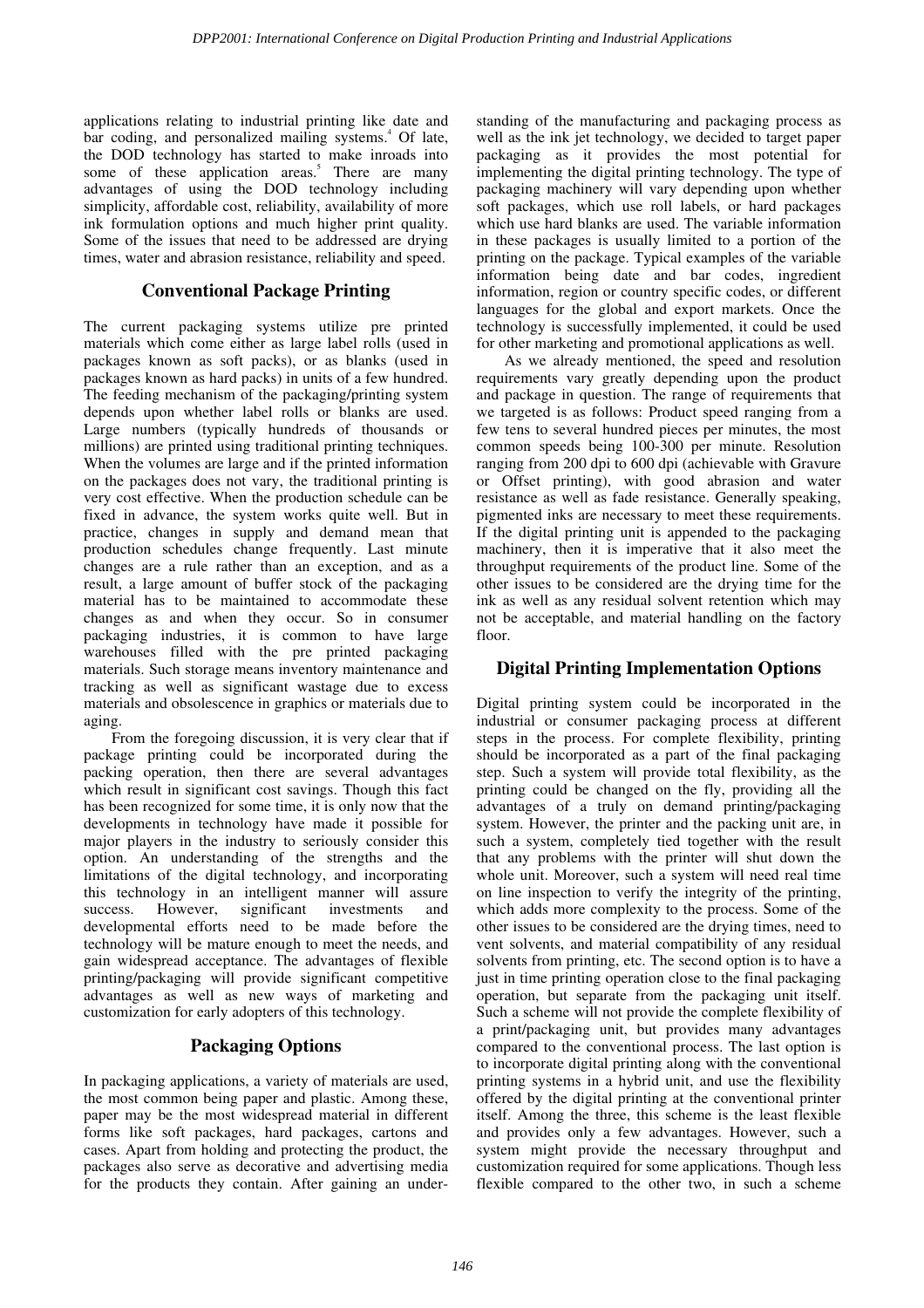printing and packaging steps are separate, and will not result in shutting down the packaging unit every time problems arise in the printer.

#### **Elements Required for Success**

It is needless to say that if the technology has to be incorporated, then any additional demands the technology puts on the process and the operator have to be more than offset by the impact the technology has in terms of return on investment (ROI). However, it should be realized that there is a paradigm shift when digital printing is incorporated, providing additional opportunities for customization and marketing, whose impact on the business is as yet intangible, but certain to be quite substantial. Some of the elements that are required for success are enumerated in the following: Since the packaging also provides an image for the product and works as an advertising/marketing tool as well, the quality achieved by the new technology should be comparable to the current quality standards. This requirement may be relaxed in some cases where only a small portion of the printing is digital, i.e. date or bar coding for example. If the implementation is done on the packaging unit, then it is necessary that the unit be seamlessly integrated. Moreover, the operator should not be burdened with additional tasks due to the added piece of equipment. The system should be reliable enough as not to adversely affect the reliability of the packaging unit and should not reduce the throughput. The system should be compatible with the overall process control and automation of the packaging unit. It should be easy to operate and service, so that the operators do not have to go through complex training for its operation and maintenance. It should support quick changeovers of different brands, and be easily replaceable and upgradable. These and other technical requirements are summarized in table I below.

# **Ink Jet Technology Options**

It has been already pointed out that multi deflection continuous ink jet technology has been successfully used in packaging applications for printing limited information like date coding. However, the quality of printing from this technology is very poor. The binary CIJ systems could provide better quality and throughput, but are extremely difficult to incorporate in a production environment. It might be suitable for a hybrid printing system where the variable information is printed at the converters. Drop on demand technology shows the most promise, and with new technology development and system integration could be incorporated in an integrated print/package system.

As is well known, there are two types of DOD ink jet technologies, thermal and Piezo. We think that the recent advances in Piezo technology have made it possible to use this technology in an integrated print/package unit.<sup>5</sup> Some of these developments are the reliability of the technology, as well as the fact that the printheads last for billions of drops, and can jet several gallons of ink reliably. Piezo printheads are currently available from different vendors with number of nozzles ranging from about a hundred to about 500. The nominal resolution of

these printheads is quite low, from less than about 80 to around 180 in some cases. The maximum print swath available is less than 3 inches. The printheads have been successfully used with a variety of inks, ranging from simple water based dye inks to solvent and oil based UV and hot melt inks.

|  |  | Table I. Requirements for industrial applications. |
|--|--|----------------------------------------------------|
|  |  |                                                    |

| Runnability              | No missing jets                        |
|--------------------------|----------------------------------------|
|                          |                                        |
|                          | No jamming                             |
|                          | Uninterrupted run per shift            |
| DPI                      | About 300 dpi for text                 |
| Printing Speed           | $\sim 150$ ft/min                      |
| Short term periodic      | Once a shift                           |
| maintenance              | Cleaning cycle less than 10 min        |
| <b>Print Quality</b>     | Print density comparable to            |
|                          | Gravure                                |
|                          | Dry time of less than of $3 - 10$ sec. |
|                          | depending on application               |
|                          | No smearing                            |
|                          | Print tolerance/registration of 0.03"  |
|                          | No satellites                          |
| Robustness               | Print independent of fluctuations in   |
|                          | packaging environment                  |
|                          | Print adjustment available             |
|                          | Printer integratable with current      |
|                          | process control                        |
| Ink                      | Compatible with environmental and      |
|                          | any other (e.g. regulatory)            |
|                          | requirements                           |
| <b>Auxiliary Systems</b> | Vision control for print verification  |
|                          | and rejection if needed                |

# **Prototype Printer System**

Fig. 1 shows the block diagram of a printing unit, which could be appended to the front end of a packaging unit that uses blanks. The unit is designed to be in a modular fashion as modular approach provides several advantages. One of the key advantages is that the various modules could be custom designed for the particular packaging unit. It also provides additional flexibility to incorporate more modules like an inspection system, a curing unit, etc. As far as the packaging unit itself is concerned, its operation is hardly changed as it still depends on the blank feed from the conveyer belt in the front. The operator will do the same blank loading operation, only in this case, the blanks will have regions spared out so as to receive digitally printed variable information. For a practical system, we need a print swath of at least an inch or more, with about 2 inches perhaps being suitable for many applications. This means that to achieve the required resolution, printheads have to be stitched together. Much of the system integration effort will go towards engineering the printhead stitching and the blank feeder mechanism. A post drying unit might have to be incorporated to facilitate drying as the drying time available is limited. A vision system to inspect the print may also be necessary to assure good print quality. A mechanism to reject any misprinted blanks need also be considered.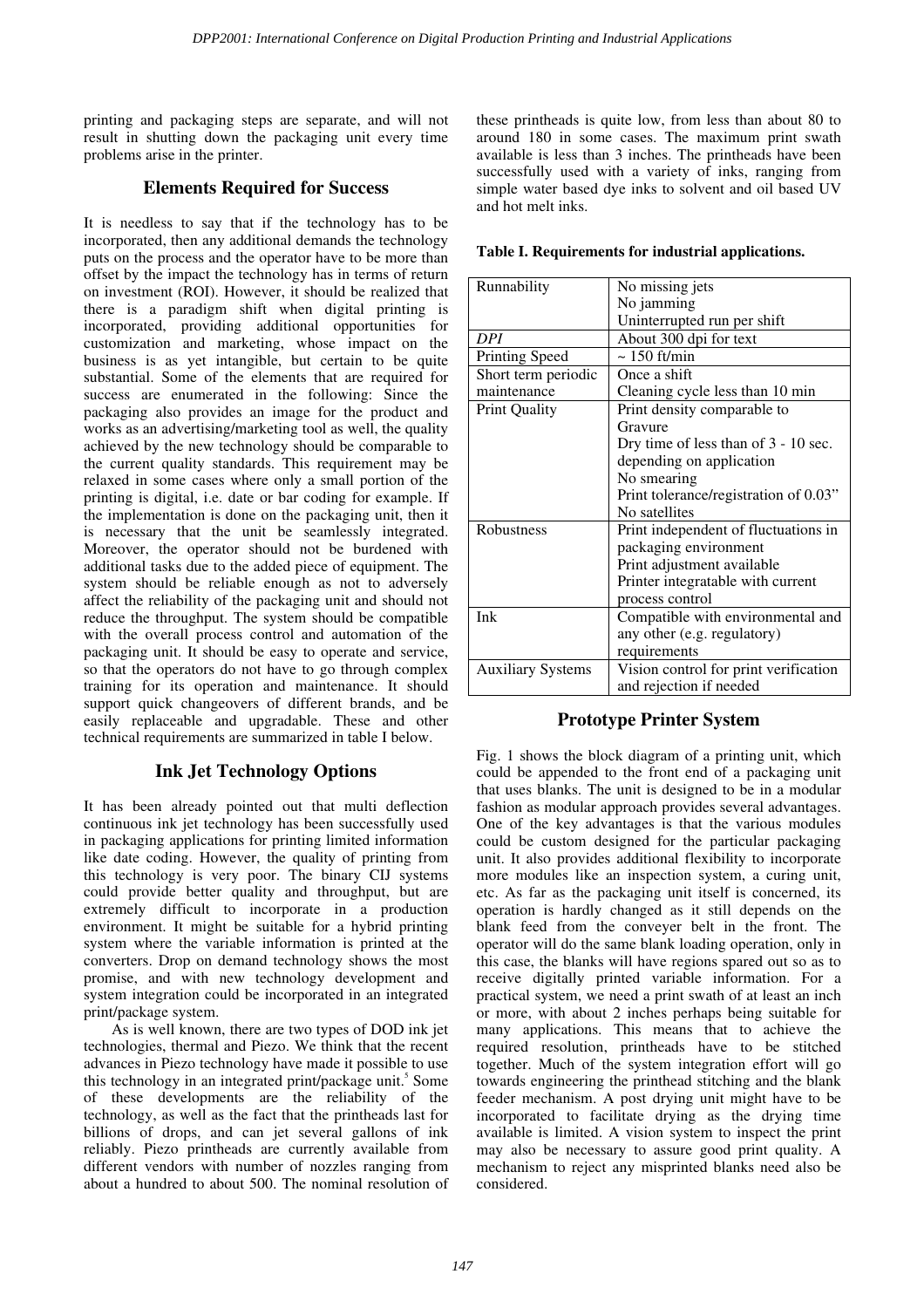

*Figure 1. Schematic of the prototype printer for printing variable information on packages.* 

We designed the system to provide a print resolution of slightly more than 300 dpi, which provides the necessary quality required in packaging applications. A print swath of 2.25" is obtained by stitching 3 printheads together. However, if the print quality and print swath requirements are different, then the modularity of the system allows for using different printhead design, stitching more or less printheads as the case may be. If multi color printing is required, then several printhead assemblies could be used, each printing one color.

The requirements for the ink depend upon the application and the product. Generally speaking, the ink should be formulated using environmentally friendly and nontoxic ingredients. Also, as previously mentioned, in order to provide the necessary quality and attributes, pigmented inks have to be used. The requirements of keeping the nozzles open by using slow drying inks have to be balanced against the requirement to dry quickly in an application environment.

One of the key elements to be solved before a system could successfully be developed is the drying time requirement and meeting this requirement in the printing unit before the package blank goes to the packer. We have solved this problem in an innovative way by developing a drying tower, which provides the necessary drying time to the printed material. At the high packing speeds, it is necessary to separate the blanks for the required drying time before they come into contact with each other or the packer. The drying tower in the system provides this by moving the blanks in a staircase like structure, thus keeping them separate while they are wet. The stacker unit could be implemented in a number of ways. The drying tower could provide stacking for several dozen of the blanks thus providing necessary dry times of several tens of seconds. Airflow and heating could be provided in situations where very fast drying times are required. Once the package blanks are printed and dried, they are restacked in the front end of the packaging unit. Depending upon the application, the system could be designed to stack a few hundred or several thousand of these blanks. This re-stacking of the blanks also provides a buffer stock of the printed blanks in case the system needs to be serviced for a few minutes, e.g., for clearing jam or purging the printer.

Some of the auxiliary modules that could be incorporated within the framework of the system are a pre heating unit to heat the blanks before printing to enhance the print quality, a hot air knife to help in the drying, and a vision inspection system to inspect the print. The modular design of the printer system makes it possible to incorporate these and other additional units, thus making the system extremely flexible. Flexibility provided by the modular design is a key element in the design of the system. As those in the manufacturing industry will realize, the packaging units come in many different forms depending upon the application, and it will be necessary to adapt the printer to suit the particular environment.

#### **References**

1. H. M. Dante, G. Karles, and A. K. Basak, "Digital Printing in Industrial Packaging Applications: Current Status and a Roadmap for Success", IS&T NIP16, Vancouver , 2000.